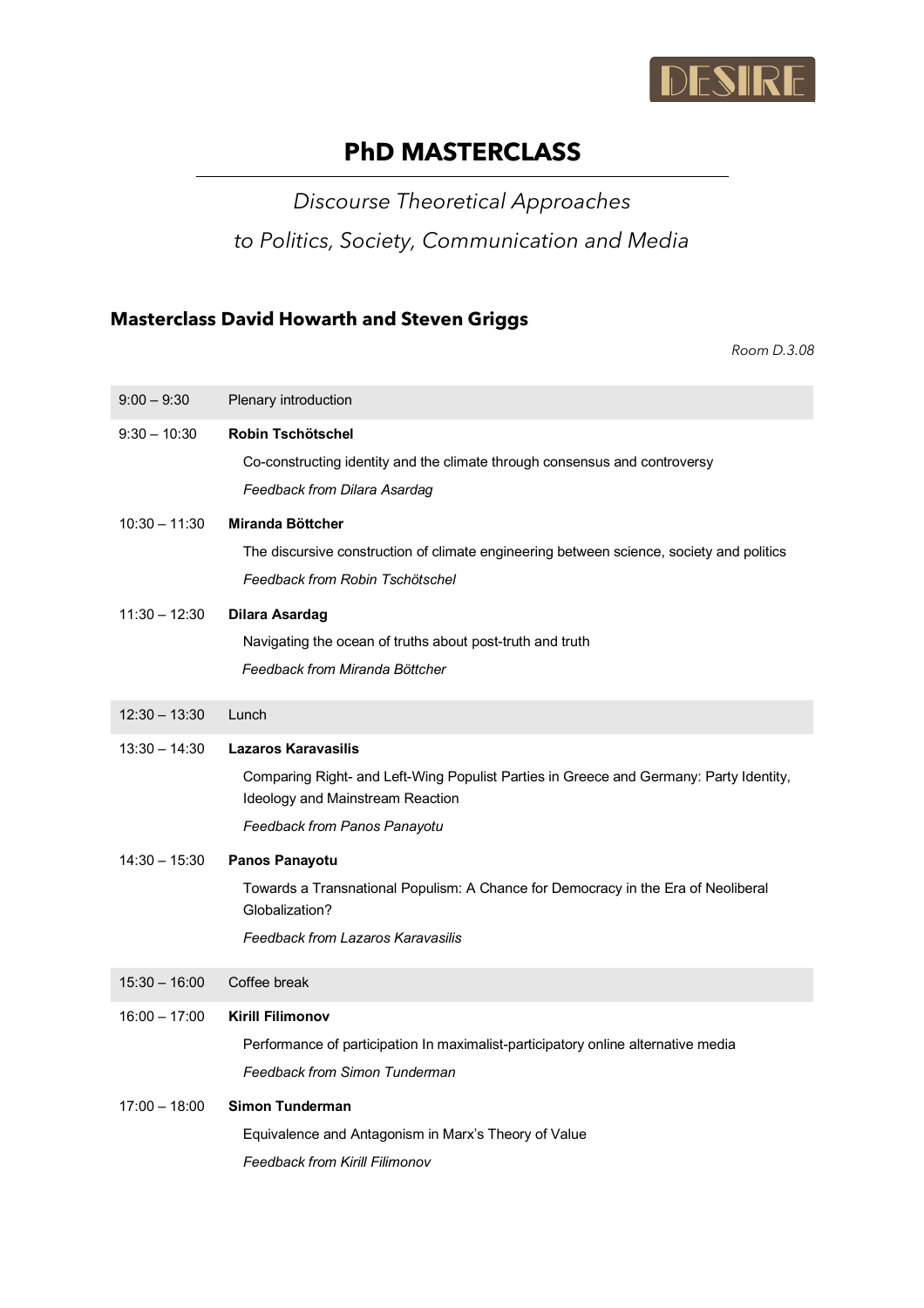

### **Masterclass Jason Glynos**

| $9:00 - 9:30$   | Plenary introduction                                                                                                                                                                                |
|-----------------|-----------------------------------------------------------------------------------------------------------------------------------------------------------------------------------------------------|
| $9:30 - 10:30$  | <b>Carolin Schönert</b>                                                                                                                                                                             |
|                 | Social Investment in discourse                                                                                                                                                                      |
|                 | Feedback from Marta Castillo                                                                                                                                                                        |
| 10:30 - 11:30   | <b>Kristina Pfaff</b>                                                                                                                                                                               |
|                 | State surveillance - A discourse analysis about the legitimization strategies of state<br>authorities in the context of counterterrorism                                                            |
|                 | Feedback from Carolin Schönert                                                                                                                                                                      |
| $11:30 - 12:30$ | <b>Marta Castillo</b>                                                                                                                                                                               |
|                 | New Poverty and Precarization Process in Young Adults within the city of Madrid: From the<br>Discursive Construction to the Power Effects                                                           |
|                 | Feedback from Kristina Pfaff                                                                                                                                                                        |
| $12:30 - 13:30$ | Lunch                                                                                                                                                                                               |
|                 |                                                                                                                                                                                                     |
| $13:30 - 14:30$ | <b>Lisa Blasch</b>                                                                                                                                                                                  |
|                 | Authenticity as 'Social Sign' in Political Communication: (Visual) Social Semiotics and<br>Discursive Functions of a Subjectivation Category in the (Online-)Mediatized Field of<br><b>Politics</b> |
|                 | Feedback from Siddharth Chadha                                                                                                                                                                      |
| $14:30 - 15:30$ | <b>Siddharth Chadha</b>                                                                                                                                                                             |
|                 | Radical queer constructions: a post-structural inquiry of participatory identity politics in<br><b>LGBTQ</b> movements                                                                              |
|                 | Feedback from Lisa Blasch                                                                                                                                                                           |
| $15:30 - 16:00$ | Coffee break                                                                                                                                                                                        |
| $16:00 - 17:00$ | <b>Thomas Jacobs</b>                                                                                                                                                                                |
|                 | Post-Marxism as Hegemonic Strategy: A Study of Trade Politics in the European<br>Parliament through a Discourse-theoretical Perspective                                                             |
|                 | Feedback from Raylene Abdilla                                                                                                                                                                       |
| $17:00 - 18:00$ | Raylene Abdilla                                                                                                                                                                                     |
|                 | Antagonism, Hegemony, and Radical Democracy: A Study on Populism in the European<br>Union                                                                                                           |
|                 | Feedback from Thomas Jacobs                                                                                                                                                                         |
|                 |                                                                                                                                                                                                     |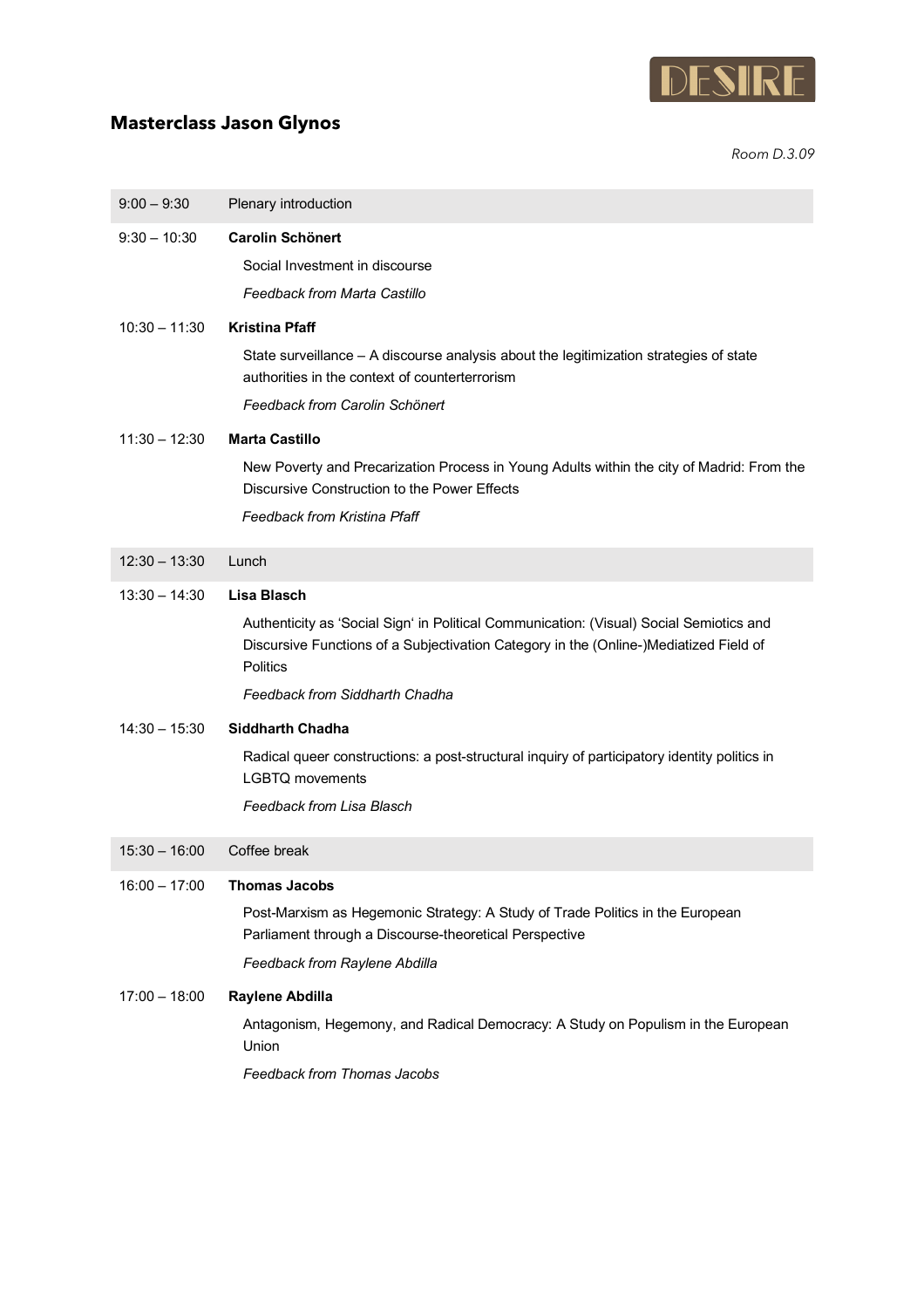

## **Masterclass Nico Carpentier**

| $9:00 - 9:30$   | Plenary introduction                                                                                                                  |
|-----------------|---------------------------------------------------------------------------------------------------------------------------------------|
| $9:30 - 10:30$  | <b>Marina Vulović</b>                                                                                                                 |
|                 | Transcultural Discourses over the Status of Kosovo and the Transformation of its<br>Mythological Character in Serbia                  |
|                 | Feedback from Ida Lübben                                                                                                              |
| $10:30 - 11:30$ | <b>Alice Baroni</b>                                                                                                                   |
|                 | Jewish-Israelis against state violence: challenging hegemony from within?                                                             |
|                 | Feedback from Marina Vulović                                                                                                          |
| $11:30 - 12:30$ | Ida Lübben                                                                                                                            |
|                 | Conceptions of Truth in the Critique of 'Post-Truth Politics' - A Foucauldian Perspective                                             |
|                 | Feedback from Alice Baroni                                                                                                            |
| $12:30 - 13:30$ | Lunch                                                                                                                                 |
| $13:30 - 14:30$ | <b>Gary Hussey</b>                                                                                                                    |
|                 | Spatialising Antagonism: A post-foundational analysis of violence, space and the Political<br>in Derry City                           |
|                 | Feedback from Benjamin Heidrich                                                                                                       |
| $14:30 - 15:30$ | <b>Benjamin Heidrich</b>                                                                                                              |
|                 | Future Spaces - Drafts of Political Order in the Syrian Civil War                                                                     |
|                 | Feedback from Gary Hussey                                                                                                             |
| $15:30 - 16:00$ | Coffee break                                                                                                                          |
| $16:00 - 17:00$ | <b>Tatiana Romashko</b>                                                                                                               |
|                 | Development of Cultural Policy in Putin's Russia: from Liberal Decentralization towards<br>Conservative Cultural Hegemony (2000-2018) |
|                 | Feedback from Stan van Zon                                                                                                            |
| $17:00 - 18:00$ | Stan van Zon                                                                                                                          |
|                 | Identity, Reception, and Scholarship: Applying Discourse Theory to Anglophone<br>Scholarship on Japanese Shakespeare Adaptations      |
|                 | Feedback from Tatiana Romashko                                                                                                        |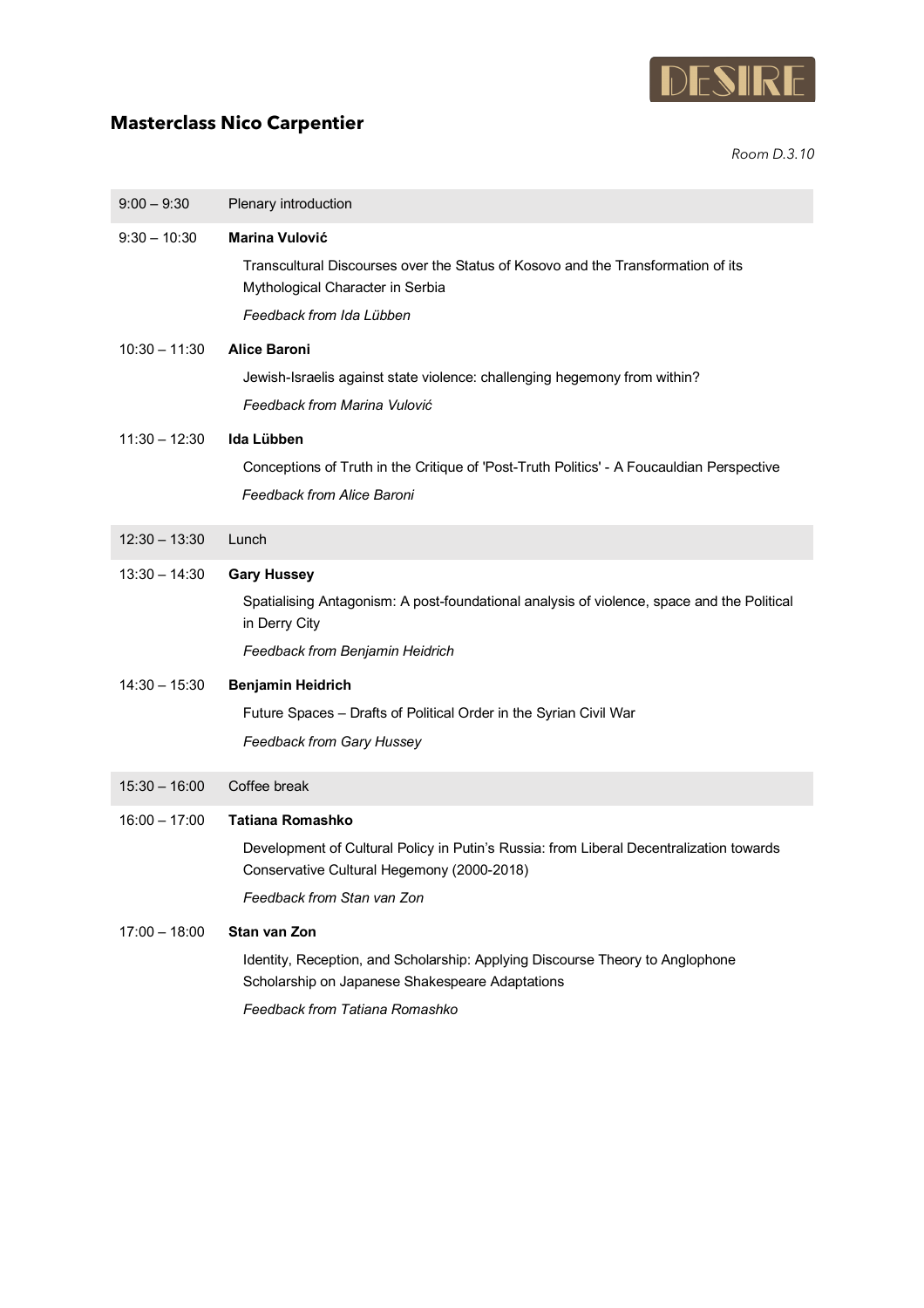

### **Masterclass Ruth Wodak**

| $9:00 - 9:30$   | Plenary introduction                                                                                                                |
|-----------------|-------------------------------------------------------------------------------------------------------------------------------------|
| $9:30 - 10:30$  | <b>Yiming Chen</b>                                                                                                                  |
|                 | The professional identity construction of the Chinese TV news presenter: A discourse-<br>theoretical approach                       |
|                 | Feedback from Soumaya El Majdoub                                                                                                    |
| $10:30 - 11:30$ | <b>Marianthi Anastasiadou</b>                                                                                                       |
|                 | Neo-Nazi Discourse and Gender in Contemporary Greece: Crisis, Hegemony and<br><b>Construction of Political Identities</b>           |
|                 | Feedback from Yiming Chen                                                                                                           |
| $11:30 - 12:30$ | Soumaya El Majdoub                                                                                                                  |
|                 | Migration and Malthus' persisting influence                                                                                         |
|                 | Feedback from Marianthi Anastasiadou                                                                                                |
| $12:30 - 13:30$ | Lunch                                                                                                                               |
| $13:30 - 14:30$ | <b>Cathrin Mund</b>                                                                                                                 |
|                 | The stranger as a burden and a high performer. Discourse Analytical Approaches to<br>Willkommenskultur (Welcome Culture) in Germany |
|                 | Feedback from Valériane Mistiaen                                                                                                    |
| $14:30 - 15:00$ | Coffee break                                                                                                                        |
| $15:00 - 16:00$ | <b>Fernanda Pereira</b>                                                                                                             |
|                 | Muslim women in discourse                                                                                                           |
|                 | Feedback from Gian Hernandez                                                                                                        |
| $16:00 - 17:00$ | <b>Gian Hernandez</b>                                                                                                               |
|                 | Visuality within the global/colonial imaginary: race, ethnicity, and nationality within<br>international student migration/mobility |
|                 | Feedback from Fernanda Pereira                                                                                                      |
|                 |                                                                                                                                     |